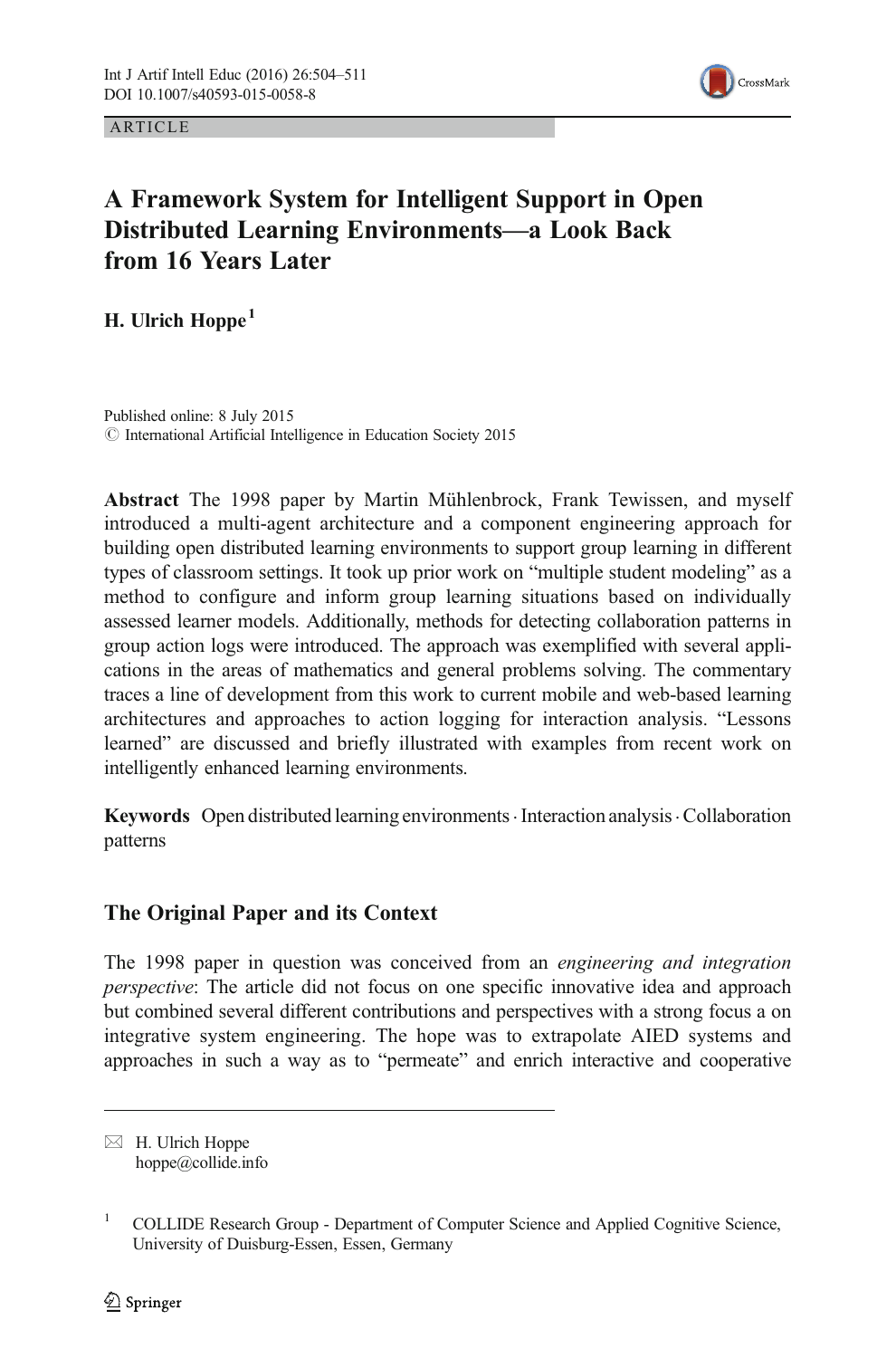learning environments of various types. The concept was backed by multiple example implementations.

In this integrative perspective, the article addressed the following topics:

- & interaction/cooperation analysis building on "multiple student modelling" and further addressing collaboration patterns,
- & general architectures and synchronization mechanisms for open distributed LEs,
- & integrated face-to-face classroom environments including ubiquitous computing technologies ("computer integrated classrooms" or CiC's).

The transfer and application of intelligent diagnosis, learner modelling and support mechanisms as core AIED and ITS techniques to CSCL environments (later subsumed under the notion of I-CSCL by Hoppe and Plötzner [1999](#page-6-0)) with a special focus on collaboration patterns defined the context of Martin Mühlenbrock's dissertation on "action based collaboration analysis for group learning" (Mühlenbrock [2001](#page-7-0)). This part of our research built on prior work on "multiple student modelling" (Hoppe [1995](#page-6-0)), an approach to configuring and informing group learning situations based on individually assessed learner models. Martin Mühlenbrock's specific contributions were related to defining and detecting collaboration patterns in multi-user activities and to the interfacing of intelligent mechanisms with the "un-intelligent" distributed collaborative environment as part of the overall multi-agent architecture. Frank Tewissen's part in this paper was particularly related to the distributed computing environment and synchronization mechanisms, prominently applied and exemplified in the ubiquitous computing classroom environment developed in the NIMIS project (Tewissen et al. [2000;](#page-7-0) Hoppe et al. [2000a,](#page-7-0) [b](#page-7-0)).

The paper uses the acronym ODLE (Open Distributed Learning Environments) to characterize the intended educational target environments. In this context, "openness" was meant to indicate the opening up of closed loop ITS style scenarios in which single students would interact with one intelligent system in the role of a private tutor. The alternative idea was to rather embed interactive media and intelligent support mechanism into existing and established learning scenarios, especially face-to-face classrooms and other group settings. In other words, the goal was to integrate intelligent learning support with "ecologically valid" contexts in an educational sense. The idea of openness was a trending topic in AIED at that time. Another interpretation of openness was, e.g., the opening up of student models towards inspectability and negotiation (cf. Dimitrova et al. [1999](#page-6-0), or Bull and Kay [2007](#page-6-0), for a more recent perspective). A common feature for both interpretations of openness is the necessity to give up the idea of full understanding and control of the learning process on the part of the supposedly intelligent system.

# Repercussion and Take-Up

In the next few years, the article was mainly referred to and taken up related to issues and challenges of building and providing frameworks for the engineering of intelligently supported or adaptive learning environments.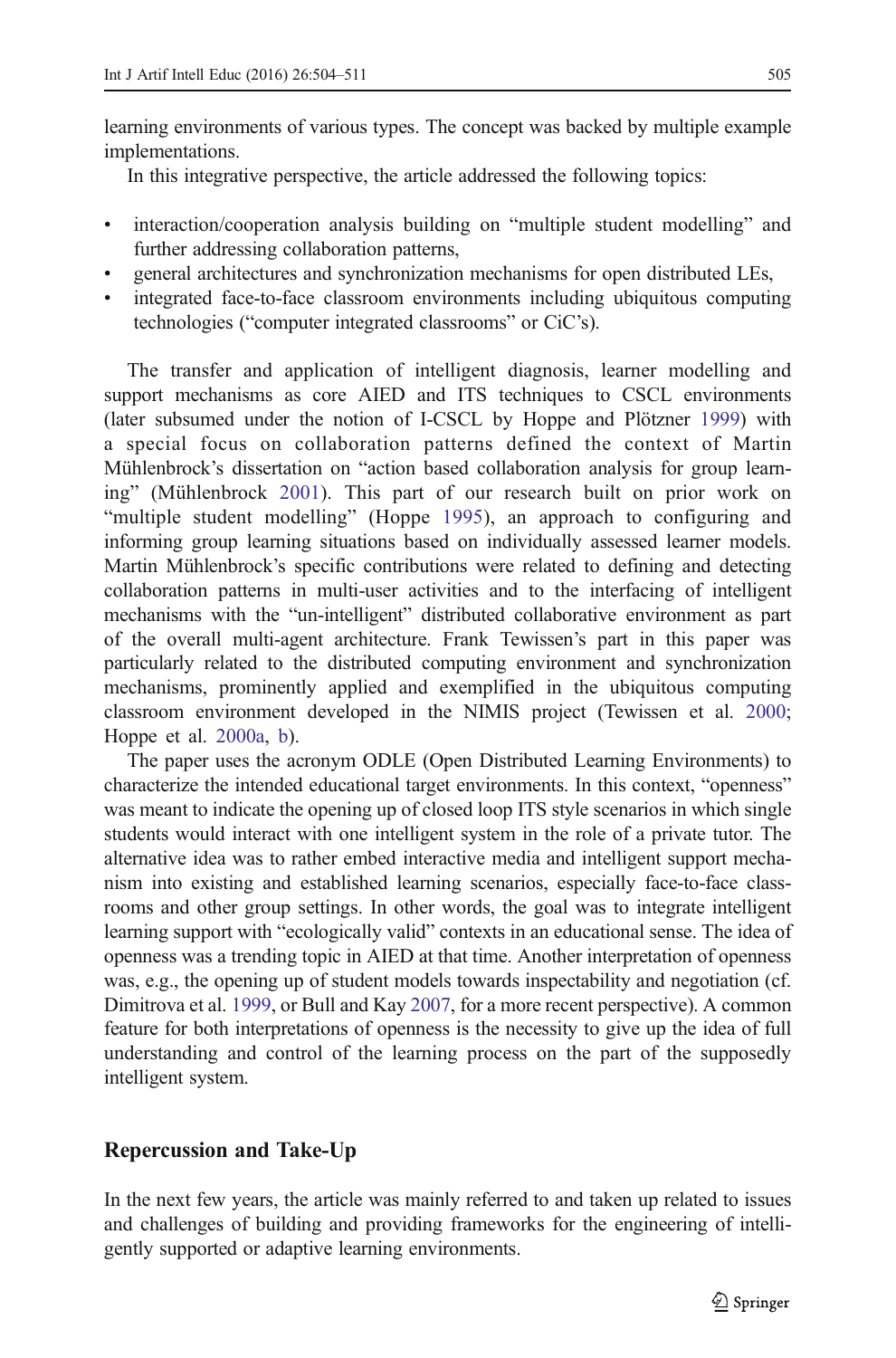In her 2001 UMUAI paper on major trends in learner-adapted teaching systems entitled "Learner Control", Judy Kay refers to our 1998 paper as follows: "A promising approach to constructing sophisticated learning systems is to build generic tools which can support core activities. Some work in this area involves architectures which permit flexible, interchangeable components."

From an HCI perspective, Fidas et al. [\(2001](#page-6-0)) gave the following characterization of our approach: "The framework system proposed by Mühlenbrock et al. is characterized by the combination of intelligent support with interactive learning environments, by the provision of reusable components and by a distributed multi-agent architecture."

Both citations correctly and adequately put our work in the context of component engineering and multi-agent architectures for learning support systems.

The most specific take-up of ideas from our paper happened in the *Intelligent* IntraNet Peer Help-Desk (later developed into I-Help) at University of Saskatchewan, Canada. However, the merit of our 1998 paper in this context is relative, since the primary point of reference for this follow-up was the idea of multiple student modeling developed in the context of the earlier COSOFT project (Hoppe [1995](#page-6-0)). Greer et al. [\(1998\)](#page-6-0) characterize this work in then following way: "Hoppe's COSOFT is the first ambitious project to address several issues related to the use of student modelling in order to parameterize human-human collaboration. Later Mühlenbrock et al. ([1998](#page-7-0)) pursued this research further. The questions raised by Hoppe in 1995 include the composition of a learning group from a known set of students, and especially the selection of a peer-helper, the identification of problems to be dealt with in a collaborative session or the selection of tasks that are adequate for a given learning group. Hoppe's approach has been primarily targeted at exploring possible improvements to group student modelling to support human collaboration."

Martin Mühlenbrock's further PhD work was based on the proposed architecture and mechanisms yet focused less on the underlying engineering but on the conceptualization of collaboration patterns and on computational interaction analysis (cf. Mühlenbrock and Hoppe [1999,](#page-7-0) a paper presented at the CSCL conference). Related to the general topic of *technology support for CSCL*, a group of young researchers involving Martin Mühlenbrock, Patrick Jerman, Amy Soller, and later also Alejandra Martínez engaged in an exchange of ideas around their own PhD projects. The ensuing comparison and systematic classification of their own and other systems led to an often cited publication under the title "from mirroring to guiding" (Soller et al. [2005](#page-7-0)).

I found a less evident and somewhat positively surprising reference to our 1998 paper in a UMUAI article by Goodman et al. ([2005](#page-6-0)). This paper deals with the application of dialogue modeling and analysis to collaborative learning environments (CLEs). Here, the type of system and the focus of study is clearly dialogue-centric, whereas our system examples were based on interactive-constructive modeling and coconstruction without including dialogues and dialogue interpretation as part of our system environment. In this context of dialogue-centric CLEs, the authors raise the following important question: "The question becomes, can the skills of an ITS be applied in a CLE to optimize individual learning, given that it will now have the added task of facilitating and perhaps teaching small group interaction, and that it will now have an added limitation on its ability to interpret student actions, namely it will have an incomplete understanding of student-student natural language interaction (Lesgold et al. [1992](#page-7-0); Mühlenbrock et al. [1998\)](#page-7-0)?" This problem of inherent partial understanding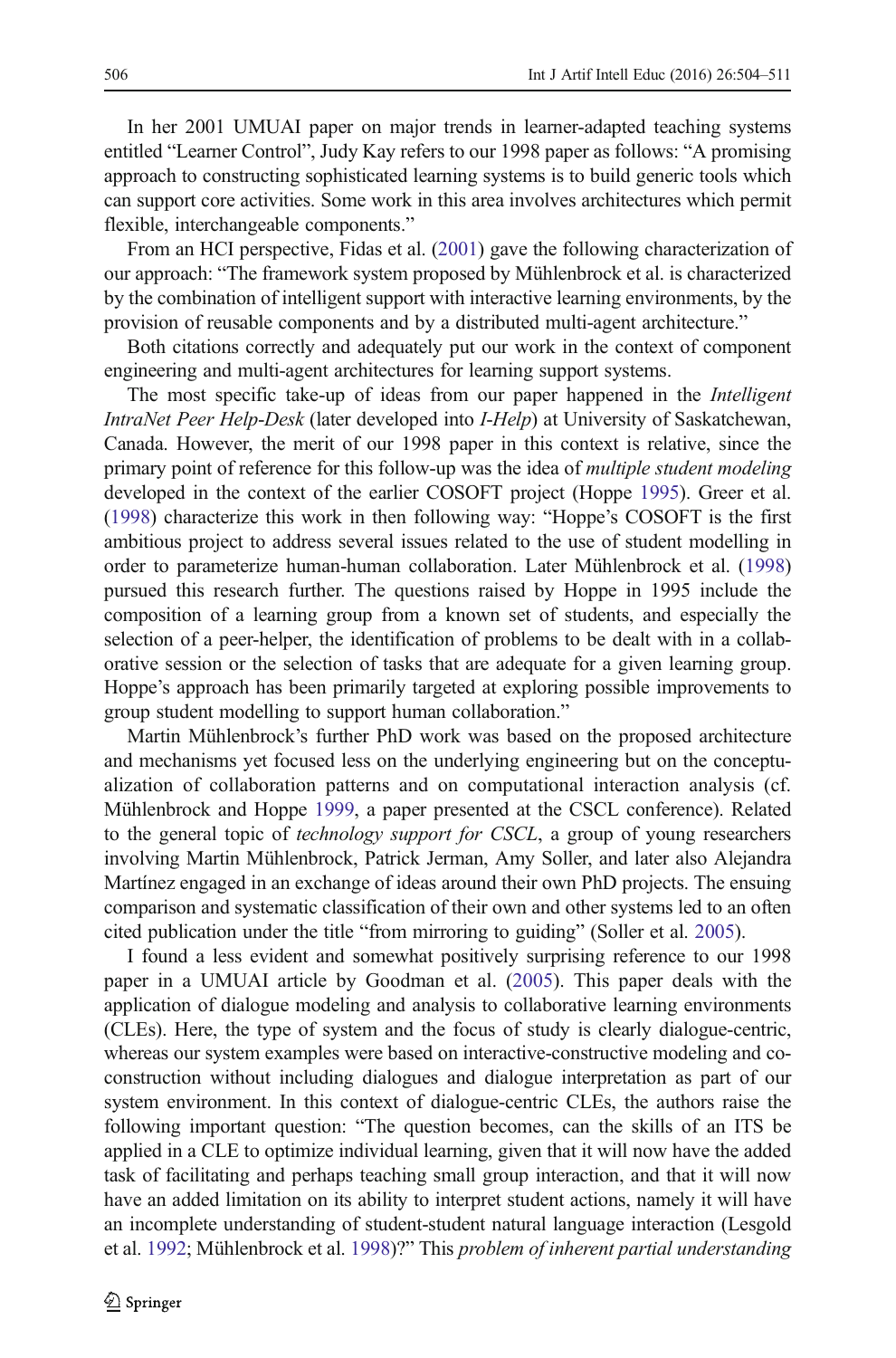is indeed characteristic of all situations in which the system is not in full control of the task specification and of the assignment of credits to the participating individual learners. Accordingly a precise learner modeling on an individual level is not possible. This is a consequence of openness (as discussed before), and it appears in both the interpretation of dialogues as well as with concrete (modeling) activities.

## Practical Impact and Applications

The architectural principles, including the multi-agent architecture and distributed execution and logging of actions, described in our 1998 paper have been used in several European cooperation projects. In these projects that combined new research and development with practical applications in school settings, the architectural and engineering principles elaborated in our original article were actually used and adapted rather than being redefined. The common technical basis for these projects were distributed Java-based applications that would typically run in classroom and school networks.

The earliest EU project of this series was NIMIS ("Networked Interactive Media in Schools", 1998–2000). The NIMIS environment featured a ubiquitous computing classroom with a large interactive display and pen-based tablets at the student desks. The target was "early learning" in the first years of primary school. There were installations of the same basic environment in Germany, Portugal and UK with different curricular orientations and specific applications. The German environment was particularly used to support the initial acquisition of reading and writing skills based on the "reading through writing" approach (Tewissen et al. [2000\)](#page-7-0). Figure [1](#page-4-0) shows scenes from the NIMIS classroom with the reading through writing application and a corresponding action log.

The later projects SEED (2001–2004), COLDEX (2002–2005), and Argunaut (2005–2008) elaborated in different ways on collaborative classroom tools based on a variety of visual languages for modeling, discussion and argumentation, still using very much the same distributed architecture and basic cooperation and logging support. This underlying architecture was extended with a general framework for representing visual languages with heterogeneous semantics and cooperation support (Pinkwart et al. [2002\)](#page-7-0).

### Problems and Unfulfilled Expectations

In 1998, there was hope that AIED techniques could be extrapolated in such a way as to encompass fully integrated practical learning environments beyond systems of the ITS type - including "computer-integrated" face-to-face classrooms as well as virtual environments. This has not happened. Instead, more general approaches based on interactive learning environments (supporting knowledge building, inquiry or guided discovery learning) and more recently web-based learning environments have been the most prominent approaches adapted in practical educational settings. Here, the role of intelligent support needs to be conceived in such a way as to hook up the AI-based components on existing architectures not originally conceived as AI systems.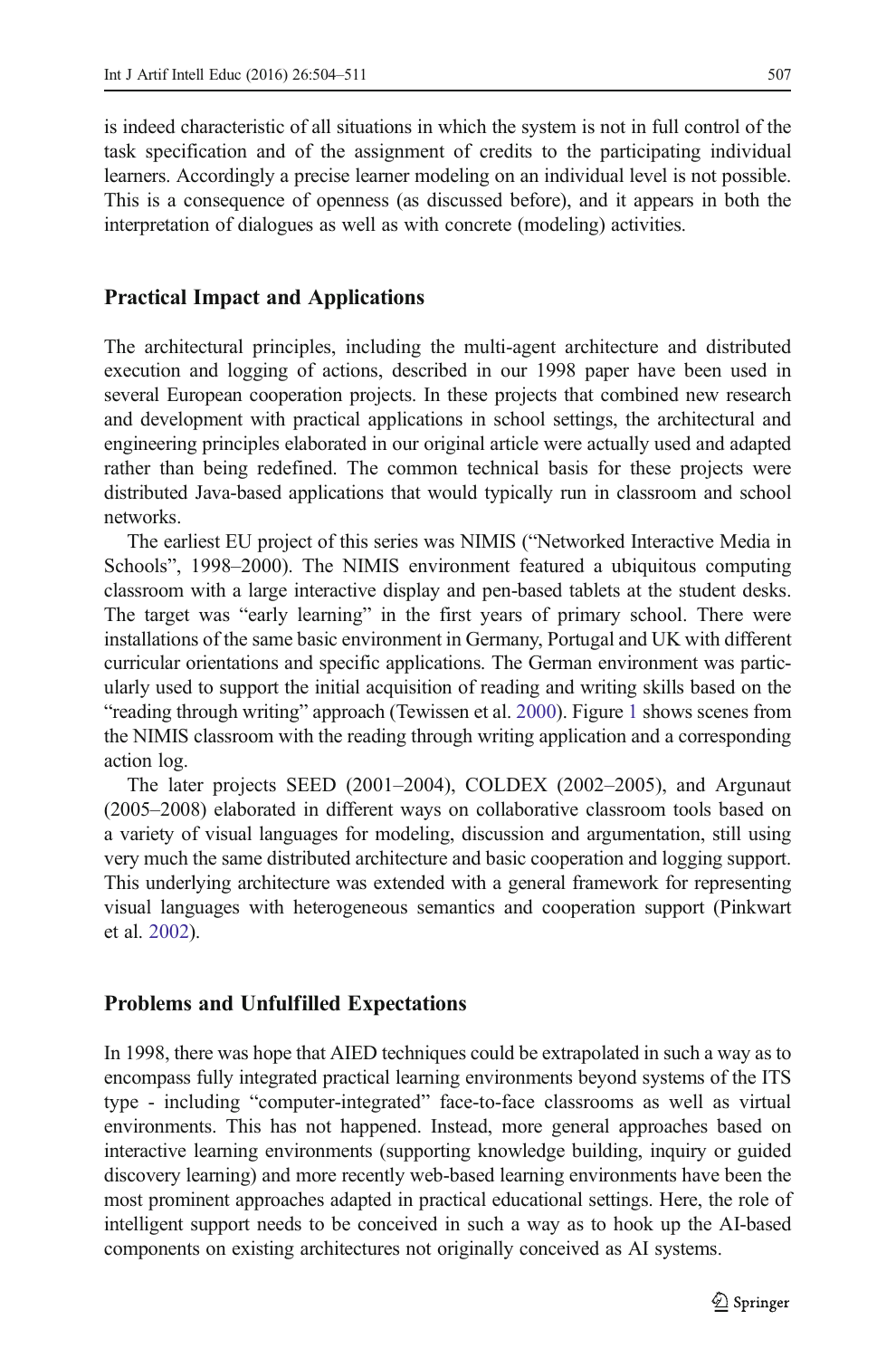<span id="page-4-0"></span>

Fig. 1 Reading through writing in the NIMIS classroom

In this sense, today we can state that Gordon McCalla [\(2000\)](#page-7-0) was largely right when he predicted: "The notion of an AIEd shell that has been popular throughout the last 15 years (…) is increasingly being subsumed into research into communication protocols and ontologies that coordinate the fragmented activities of many AIEd components and learners (e.g., Ritter and Koedinger [1996](#page-7-0); Breuker [1997](#page-6-0); Mühlenbrock et al. [1998;](#page-7-0) Wasson, [1998;](#page-7-0) Vassileva, [1998\)](#page-7-0). By 2010 general protocols will have been developed that guarantee that the humans and various software fragments that have come together to form a learning environment to achieve a particular set of learning goals can compatibly work together to achieve these goals. Research into enhancing these general protocols will be part of the distributed computation research community, not AIEd." [secondary citations not listed in the references]

Meanwhile we have seen several generations of general technologies for distributed computing and collaboration support as well as mobile and ubiquitous computing frameworks. Many of these have been adapted to and used in educational applications, but as Gordon McCalla predicted these basic tools have been invented elsewhere (from the AIED point of view). In the next section, I will briefly and selectively elaborate on how the heritage of 1998 was still important under these new premises.

Another issue has to do with the further development of our scientific community (or communities): Our 1998 paper was conceived with the intention to bridge over between AIED and CSCL and thus to contribute to a better synergy between both fields. From today's point of view, we have to state that AIED and CSCL have rather drifted apart. AIED is certainly more open to computational aspects than CSCL, but even nowadays' AIED conferences do no longer manifest a high interest in aspects of system architectures and system engineering principles.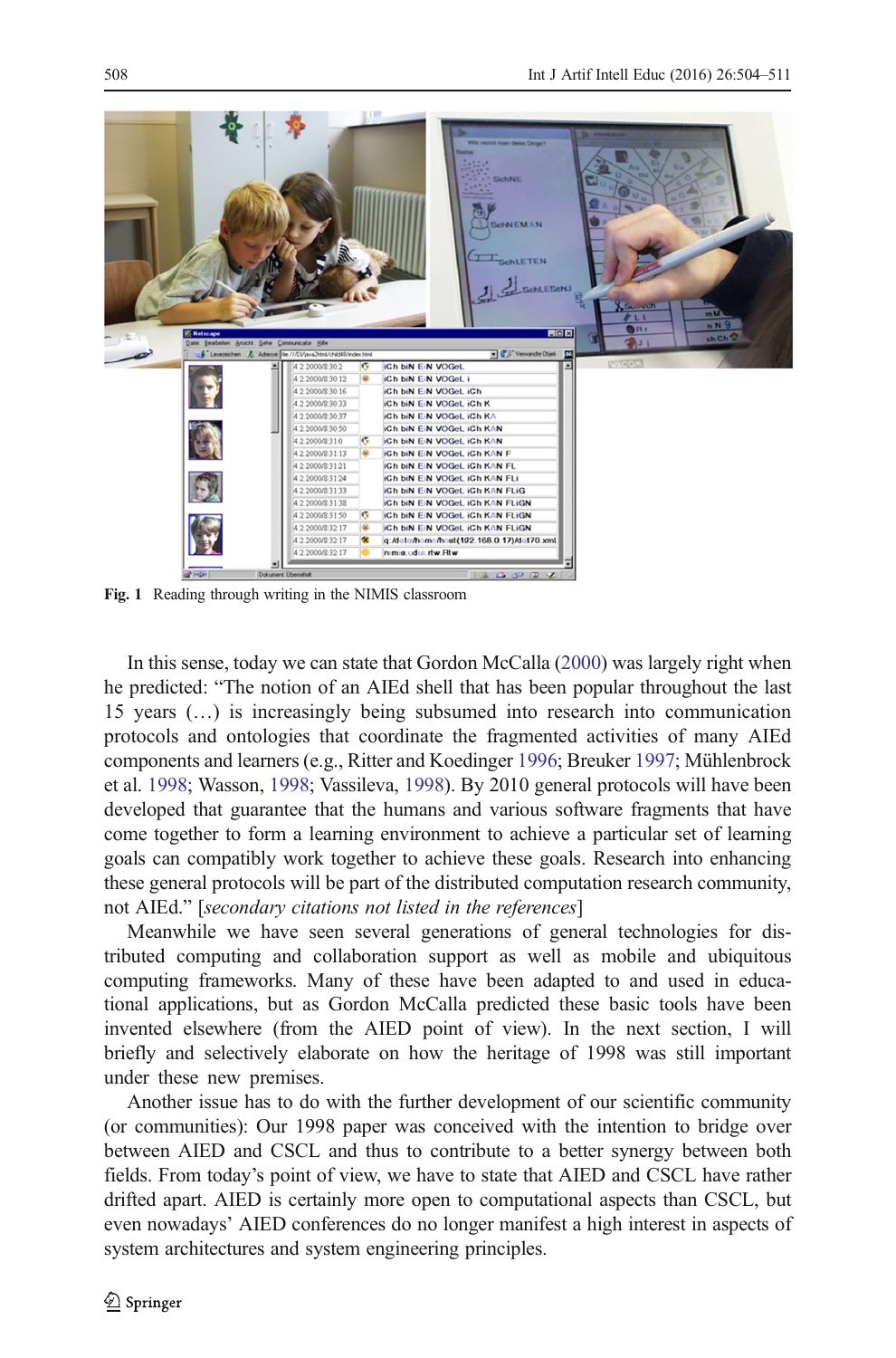#### Re-Conceptualization and Lessons Learned

The continuous evolution of the described architectural and engineering principles for open distributed learning environments with intelligent support has been seriously challenged by new technical ingredients such as mobile and wireless technologies as well as by pure web-based environments. First, the move towards mobile, hand-held devices (cf. Pinkwart et al. [2003](#page-7-0)) went along with frequent discontinuities in the programming platforms for the client environments, which required repeated revisions and re-implementations of interfaces and protocols. This called for more independence and loose coupling of the system components. In our COLLIDE research group, this has led to a re-conceptualization of our basic architectural principles along the following lines:

Maintaining a basic *multi-agent approach* we have moved to a *blackboard archi*tecture to avoid direct agent-agent communication and interfacing. For this move, we have initially used the IBM T-Spaces implementation (Wyckoff et al. [1998](#page-7-0)) of Gelernter's Tuple Space concept (Gelernter [1985\)](#page-6-0). Blackboard architectures and accordingly Tuple Spaces allow for a loose coupling of active components (i.e., agents) that communicate indirectly through notes in the space as a shared memory. To support the usage of different programming languages not only between client and server but also between different clients or agents, we have provided generic clients for a variety of relevant languages such as Java, JavaScript, Prolog, Python, C# and others. To cope with additional functional requirements and to be independent of the T-Spaces implementation we have replaced the tuple space core with our own implementation called SQLSpaces. In Giemza et al. [\(2007\)](#page-6-0), we have shown how a classical AIED approach to error diagnosis (Hoppe [1994](#page-6-0)) could be re-implemented on this basis with little extra effort. To achieve this, the original Prolog program was added to the predefined Prolog client to form an agent that communicated with a Java-based front-end through a space.

Meanwhile SQLSpaces have been used as part of a "big" application in the European project SCY ("Science Created by You", cf. de Jong et al. [2010\)](#page-6-0) supporting collaborative inquiry learning in science. Weinbrenner et al. [\(2010\)](#page-7-0) report on using this multi-agent architecture based on *SOLSpaces* for monitoring and detecting (un-) systematic behavior of learners when working with a simulation tool.

Another recurring issue already addressed in our 1998 paper has been action logging as a basis for interaction analysis. In the context of the European Network of Excellence Kaleidoscope, a dedicated working group has specified a standardized format for action logging particularly for collaborative and social analysis (Harrer et al. [2009\)](#page-6-0). However, again more general quasi standards have been established in connection with webbased technologies and social networking platforms. In the on-going EU project Go-Lab this has led us to abandoning the "common format" defined in Kaleidoscope in favor of using *Activity Streams*. As a result of this recent work, Manske et al. ([2014](#page-7-0)) describe a flexible framework for the authoring of reusable and portable learning analytics gadgets, which is based on SQLSpaces and Activity Streams. Figure [2](#page-6-0) illustrates the underlying processing chain in which a general analysis procedure or "workflow" (depicted at the left-hand side) is applied to a set of learner-generated concept maps to form an aggregate or overlay map. This overlay in turn is presented to the learners as a metacognitive scaffold embedded in a specific web-based "learning space" to support group reflection.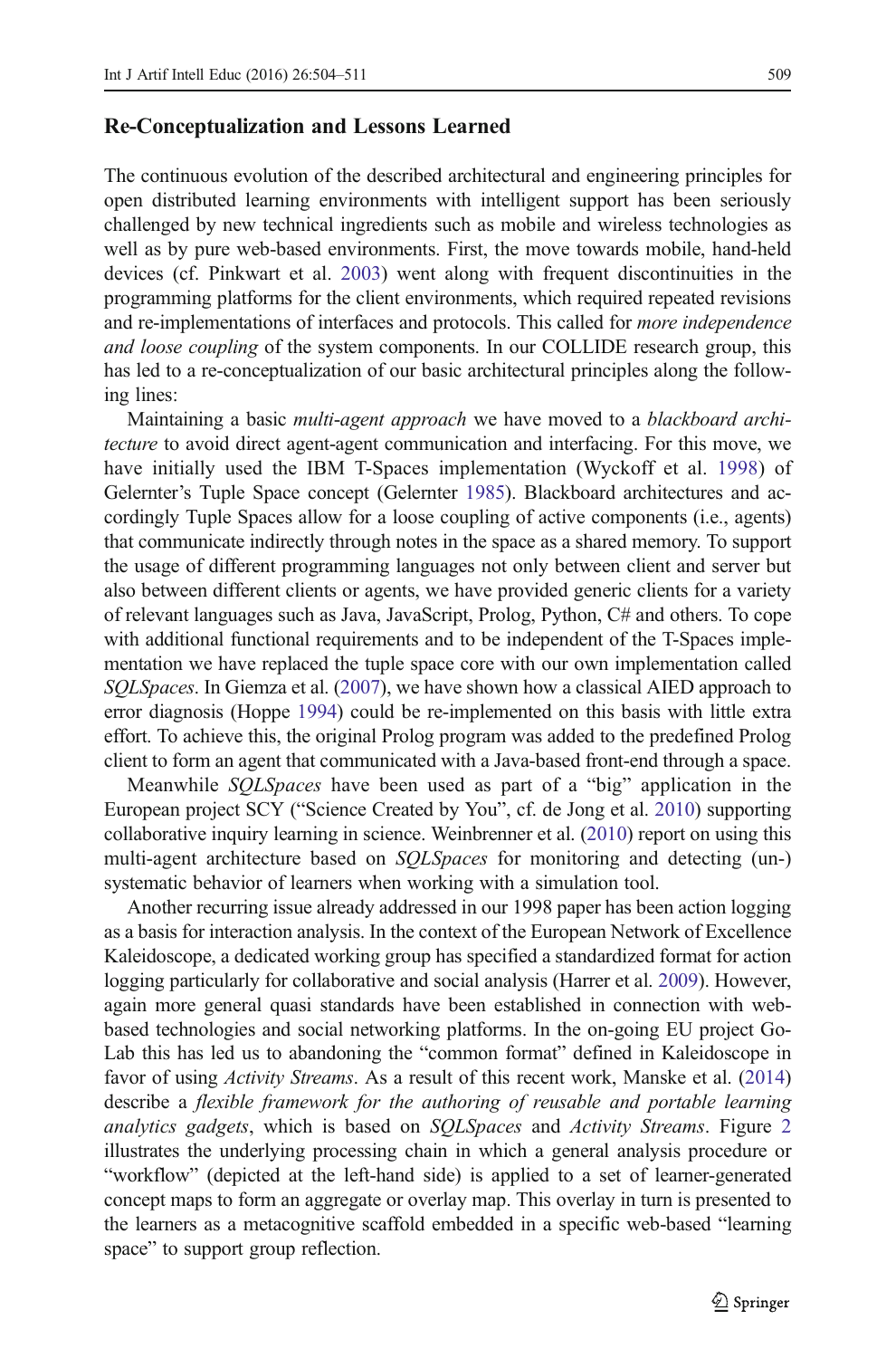<span id="page-6-0"></span>

Fig. 2 Creation of an embedded learning analytics gadget based on a predefined analysis workflow

At the end of the day, this example shows how the bouquet of themes already present in our 1998 paper has undergone a series of changes and redefinitions, some surface-level, others more conceptual, but the essence of the issues at hand and also the spirit of the solution remains very much related and similar.

#### References

- Breuker, J. (1997). Presentation on ontologies for AIEd systems. Panel discussion. Eighth International Conference on Artificial Intelligence in Education, August 1997. Kobe, Japan.
- Bull, S., & Kay, J. (2007). Student models that invite the learner in: The SMILI: () open learner modelling framework. International Journal of Artificial Intelligence in Education, 17(2), 89–120.
- de Jong, T., van Joolingen, W. R., Giemza, A., Girault, I., Hoppe, H. U., Kindermann, J., & van der Zanden, M. (2010). Learning by creating and exchanging objects: the SCY experience. British Journal of Educational Technology, 41(6), 909–921.
- Dimitrova, V., Self, J., & Brna, P. (1999). The interactive maintenance of open learner models. In S. P. Lajoie & M. Vivet (Eds.), Artificial Intelligence in Education - Proceedings of AIED'99 (pp. 405–412). Le Mans: Ios Press.
- Fidas, C., Komis, V., & Avouris, N. M. (2001). Design of collaboration-support tools for group problem solving. Proceedings of PC HCI (Patras, Greece, December 2001), pp. 263–268.
- Gelernter, D. (1985). Generative communication in Linda. ACM Transactions on Programming Languages and Systems, 7(1), 80–112.
- Giemza, A., Weinbrenner, S., Engler, J., & Hoppe, H. U. (2007). Tuple Spaces as a flexible integration platform for distributed learning environments. In T. Hirashima, H. U. Hoppe, & S.-C. Young (Eds.), Supporting learning flow through integrative technologies—proceedings of ICCE 2007 (pp. 313–320). Amsterdam (Netherlands): Ios Press.
- Goodman, B. A., Linton, F. N., Gaimari, R. D., Hitzeman, J. M., Ross, H. J., & Zarrella, G. (2005). Using dialogue features to predict trouble during collaborative learning. User Modeling and User-Adapted Interaction, 15(1–2), 85–134.
- Greer, J., McCalla, G., Cooke, J., Collins, J., Kumar, V., Bishop, A., Vassileva, J., et al. (1998). The intelligent helpdesk: Supporting peer-help in a university course. In B. P. Goettl (Ed.), Intelligent tutoring systems proceedings of ITS 1998 (pp. 494–503). Berlin-Heidelberg: Springer LNCS 1452.
- Harrer, A., Martínez-Monés, A., & Dimitracopoulou, A. (2009). Users' data: Collaborative and social analysis. In N. Balacheff, S. Ludvigsen, T. de Jong, A. Lazonder, & S. Barnes (Eds.), Technology-enhanced learning. Principles and products (pp. 175–193). Netherlands: Springer.
- Hoppe, H. U. (1994). Deductive error diagnosis and inductive error generalization for Intelligent Tutoring Systems. Journal of Artificial Intelligence in Education, 5(1), 27–49.
- Hoppe, H.U. (1995). Use of multiple student modeling to parametrize group learning. In J. Greer (ed.), Artificial intelligence in education - proceedings of AIED '95 (234–249). August 1995, Washington, DC (USA).
- Hoppe, H. U., & Plötzner, R. (1999). Can analytic models support learning in groups? In P. Dillenbourg (Ed.), Collaborative-learning: Cognitive and computational approaches (pp. 147–168). Amsterdam: Elsevier.